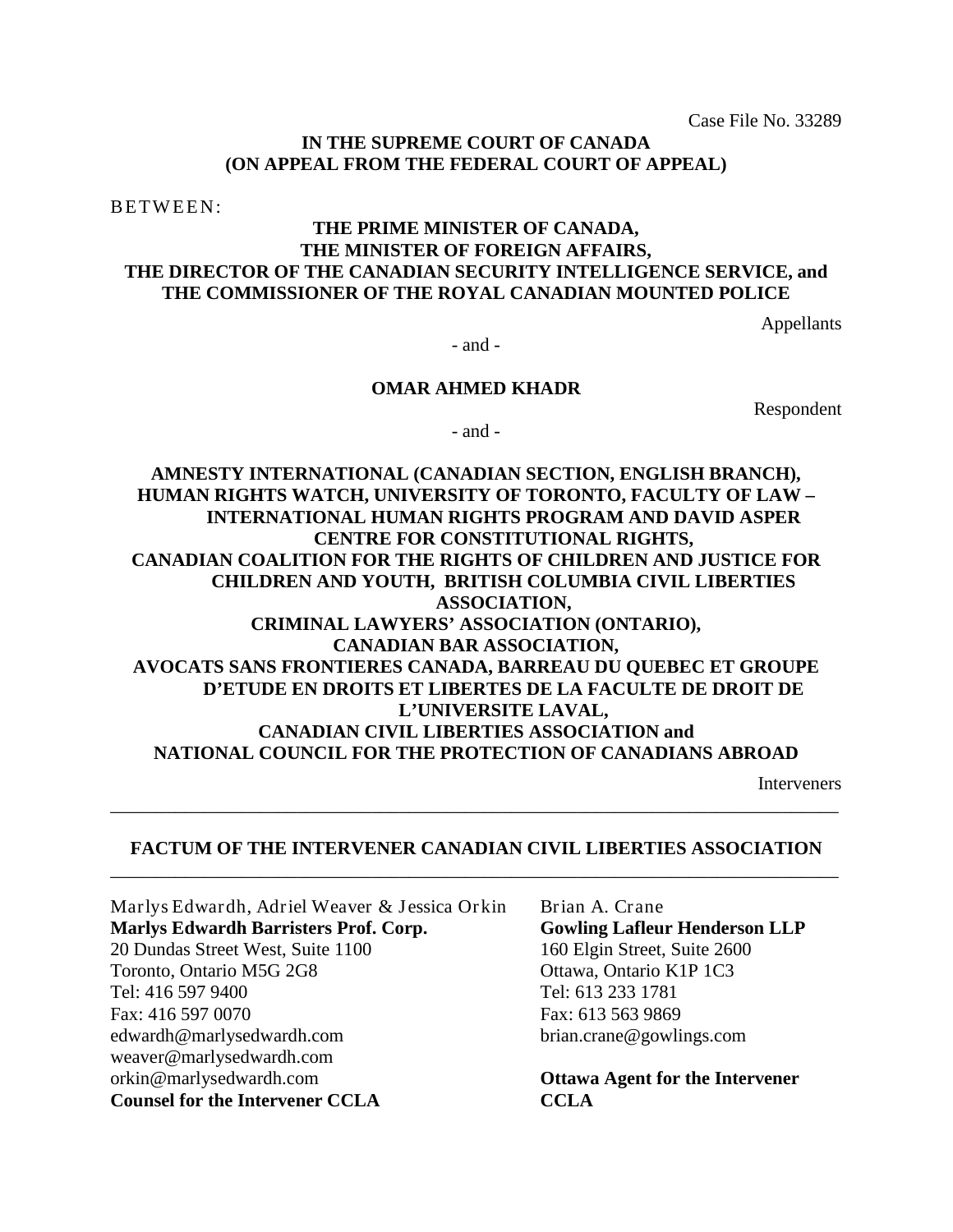| Party / Intervener                                                                                                                                                                                                              | Counsel                                                                                                                                                                                                                                                                                                                  | Agent                                                                                                                                                                                                                    |  |
|---------------------------------------------------------------------------------------------------------------------------------------------------------------------------------------------------------------------------------|--------------------------------------------------------------------------------------------------------------------------------------------------------------------------------------------------------------------------------------------------------------------------------------------------------------------------|--------------------------------------------------------------------------------------------------------------------------------------------------------------------------------------------------------------------------|--|
| Appellants                                                                                                                                                                                                                      | Robert J. Frater, Doreen C. Mueller<br>& Jeffrey G. Johnston<br>Department of Justice Canada<br>Room 1161, Bank of Canada<br>234 Wellington Street<br>Ottawa, Ontario K1A 0H8<br>Tel: 613-957-4763<br>Fax: 613-954-1920<br>robert.frater@justice.gc.ca<br>doreen.mueller@justice.gc.ca<br>jeffrey.johnston@justice.gc.ca | <b>Robert J. Frater</b><br>Department of Justice Canada<br>Room 1161, Bank of Canada 234<br><b>Wellington Street</b><br>Ottawa, Ontario K1A 0H8<br>Tel: 613-957-4763<br>Fax: 613-954-1920<br>robert.frater@justice.gc.ca |  |
| Respondent                                                                                                                                                                                                                      | <b>Nathan J. Whitling &amp; Dennis Edney</b><br>Parlee McLaws LLP<br>#1500, $10180 - 101$ Street<br>Edmonton, Alberta T5J 4K1<br>Tel: 780-423-8658<br>Fax: 780-423-2870<br>nwhitling@parlee.com<br>dedney@shaw.ca                                                                                                        | <b>Marie-France Major</b><br>Lang Michener LLP<br>50 O'Connor Street<br>Suite 300<br>Ottawa, Ontario K1P 6L2<br>Tel: 613-232-7171<br>Fax: 613-231-3191<br>mmajor@langmichener.ca                                         |  |
| <b>Amnesty</b><br><b>International</b><br>(Canada Branch,<br><b>English Section</b> )                                                                                                                                           | Sacha R. Paul<br><b>Thompson Dorfman Sweatman LLP</b><br>2200-201 Portage Avenue<br>Winnipeg, Manitoba R3B 3L3<br>Tel: 204-957-1930<br>Fax: 204-934-0570<br>srp@tdslaw.com                                                                                                                                               | <b>Michael Bossin</b><br>Community Legal Services -<br>Ottawa Carleton<br>1 Nicholas Street, Suite 422<br>Ottawa, Ontario K1N 7B7<br>Tel: 613-241-7008<br>Fax: 613-241-8680<br>bossinm@lao.on.ca                         |  |
| <b>Human Rights</b><br><b>Watch, University of</b><br><b>Toronto, Faculty of</b><br>Law - International<br><b>Human Rights</b><br><b>Program and David</b><br><b>Asper Centre for</b><br><b>Constitutional</b><br><b>Rights</b> | John Norris & Brydie Bethell<br>100-116 Simcoe Street<br>Toronto, Ontario M5H 4E2<br>Tel: 416-596-2960<br>Fax: 416-596-2598<br>john.norris@simcoechambers.com<br>brydie.bethell@simcoechambers.com                                                                                                                       | <b>Marie-France Major</b><br>Lang Michener LLP<br>50 O'Connor Street<br>Suite 300<br>Ottawa, Ontario K1P 6L2<br>Tel: 613-232-7171<br>Fax: 613-231-3191<br>mmajor@langmichener.ca                                         |  |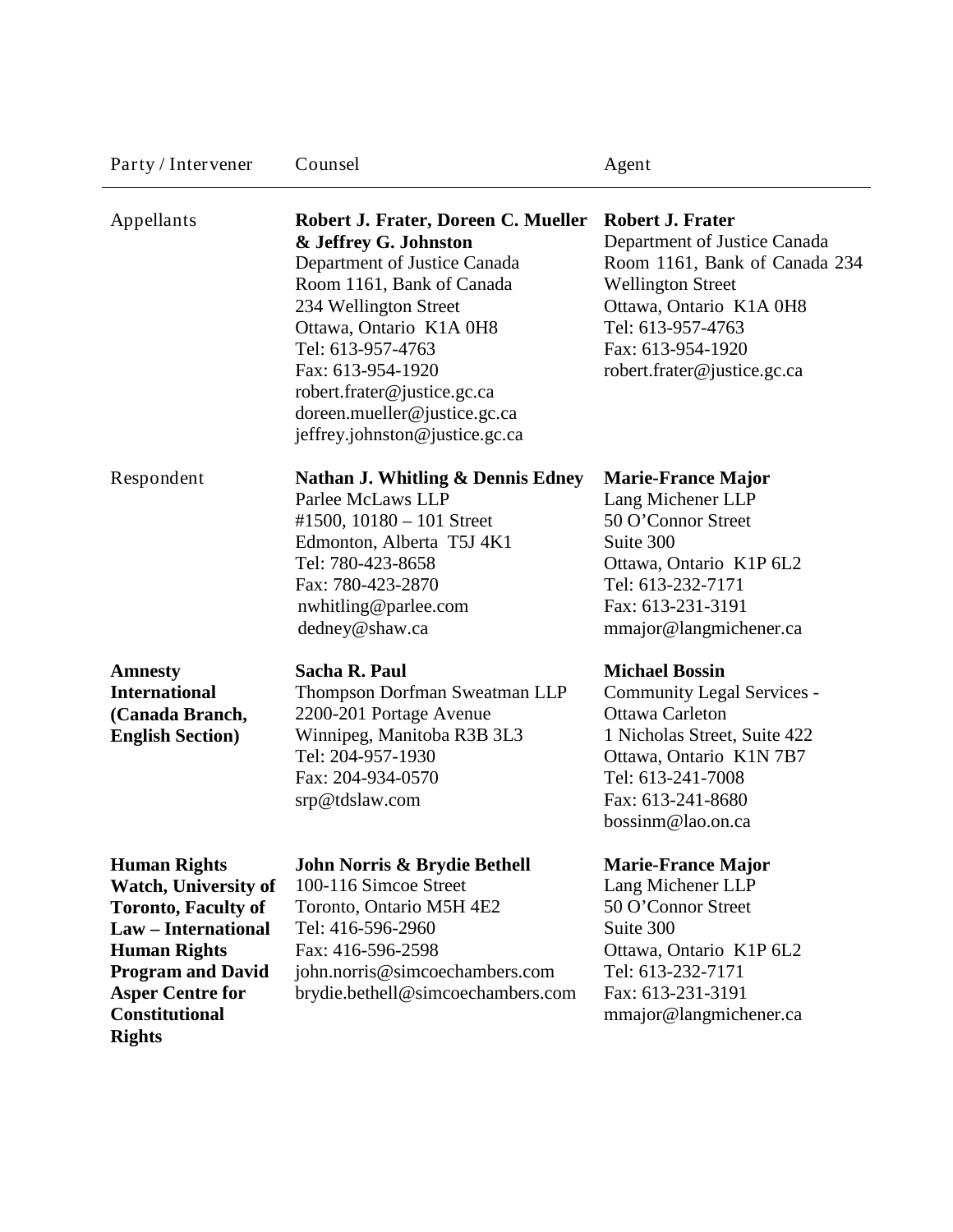| Party / Intervener                                                                                                                                                       | <b>Counsel</b>                                                                                                                                                                                                     | <b>Agent</b>                                                                                                                                                                                              |
|--------------------------------------------------------------------------------------------------------------------------------------------------------------------------|--------------------------------------------------------------------------------------------------------------------------------------------------------------------------------------------------------------------|-----------------------------------------------------------------------------------------------------------------------------------------------------------------------------------------------------------|
| <b>Canadian Coalition</b><br>for the Rights of<br><b>Children &amp; Justice</b><br>for Children and<br>Youth                                                             | <b>Emily Chan</b><br>Justice for Children and Youth<br>$1203 - 415$ Yonge Street<br>Toronto, Ontario M5B 2E7<br>Tel: 416-920-1633<br>Fax: 416-920-5855<br>chane@lao.on.ca                                          | <b>Chantal Tie</b><br>South Ottawa Community<br><b>Legal Services</b><br>$406 - 1355$ Bank Street<br>Ottawa, Ontario K1H 8K7<br>Tel: 613-733-0140<br>Fax: 613-733-0401<br>tiec@lao.on.ca                  |
| <b>British Columbia</b><br><b>Civil Liberties</b><br><b>Association</b>                                                                                                  | Joseph J. Arvay, Q.C.<br><b>Arvay Finlay</b><br>$1350 - 355$ Burrard Street<br>Vancouver, B.C. V6C 2G8<br>Tel: 604-689-4421<br>Fax: 604-687-1941<br>jarvay@arvayfinlay.com                                         | <b>Yavar Hameed</b><br>Hameed Farrokhzad LLP<br>43 Florence Street<br>Ottawa, Ontario K2P 0W6<br>Tel: 613-232-2688 ext. 228<br>Fax: 613-232-2680<br>yhameed@bellnet.ca                                    |
| <b>Criminal Lawyers'</b><br><b>Assocation (Ontario)</b>                                                                                                                  | <b>Brian H. Greenspan</b><br>Greenspan Humphrey Lavine<br>15 Bedford Road<br>Toronto, Ontario M5R 2J7<br>Tel: 416-868-1755<br>Fax: 416-868-1990<br>bhg@15bedford.com                                               | Brian A. Crane, Q.C.<br>Gowling Lafleur Henderson LLP<br>$2600 - 160$ Elgin Street<br>Box 466, Station D<br>Ottawa, Ontario K1P 1C3<br>Tel: 613-786-0107<br>Fax: 613-563-9869<br>brian.crane@gowlings.com |
| <b>Canadian Bar</b><br><b>Association</b>                                                                                                                                | <b>Lorne Waldman</b><br>Waldman & Associates<br>281 Eglinton Avenue East<br>Toronto, Ontario M4P 1L3<br>Tel: 416-482-6501<br>Fax: 416-489-9618<br>lorne@lornewaldman.ca                                            | Henry S. Brown, Q.C.<br>Gowling Lafleur Henderson LLP<br>$2600 - 160$ Elgin Street<br>Box 466, Station D<br>Ottawa, Ontario K1P 1C3<br>Tel: 613-786-0139<br>Fax: 613-563-9869<br>henry.brown@gowlings.com |
| <b>Avocats san</b><br>frontières Canada,<br><b>Barreau du Québec</b><br>et Groupe d'étude<br>en droits et libertés<br>de la Faculté de<br>droit de l'Université<br>Laval | <b>Simon V. Potter</b><br>McCarthy Tétrault, s.e.n.c.r.l., s.r.l.<br>Bureau 2500<br>1000, rue De La Gauchetière Ouest<br>Montréal, Québec H3B 0A2<br>Tel: 514-397-4268<br>Fax: 514-875-6246<br>spotter@mccarthy.ca |                                                                                                                                                                                                           |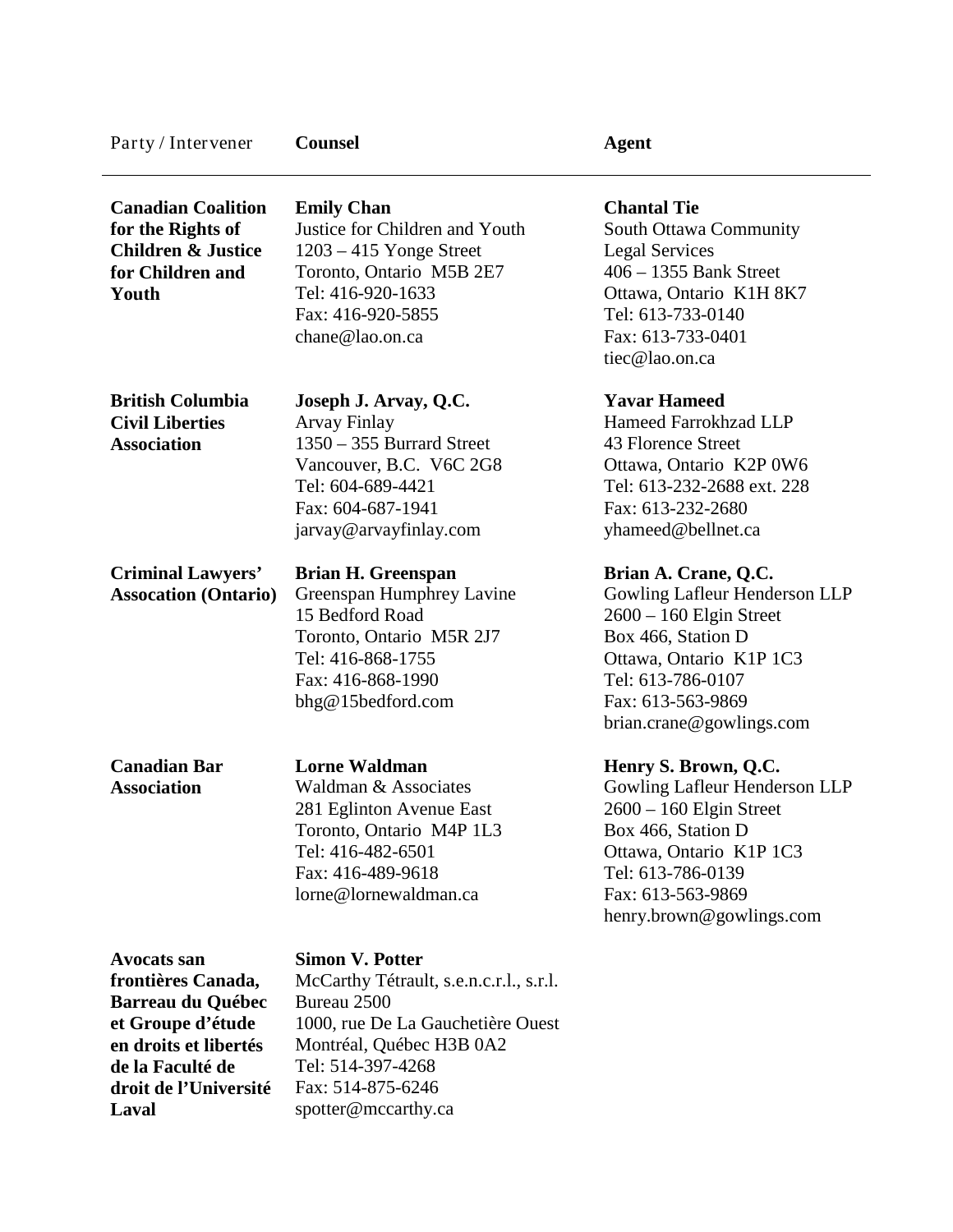| Party / Intervener          | <b>Counsel</b>           | Agent                   |  |
|-----------------------------|--------------------------|-------------------------|--|
| <b>National Council for</b> | <b>Dean Peroff</b>       | Eugene Meehan, Q.C.     |  |
|                             |                          |                         |  |
| the Protection of           | Amsterdam & Peroff       | Lang Michener LLP       |  |
| <b>Canadians Abroad</b>     | 35 Alvin Avenue          | 50 O'Connor Street      |  |
|                             | Toronto, Ontario M4T 2A7 | Suite 300               |  |
|                             | Tel: 416-367-4100        | Ottawa, Ontario K1P 6L2 |  |

Fax: 416-367-0076 peroff@amperlaw.com

Tel: 613-232-7171 Fax: 613-231-3191 emeehan@langmichener.ca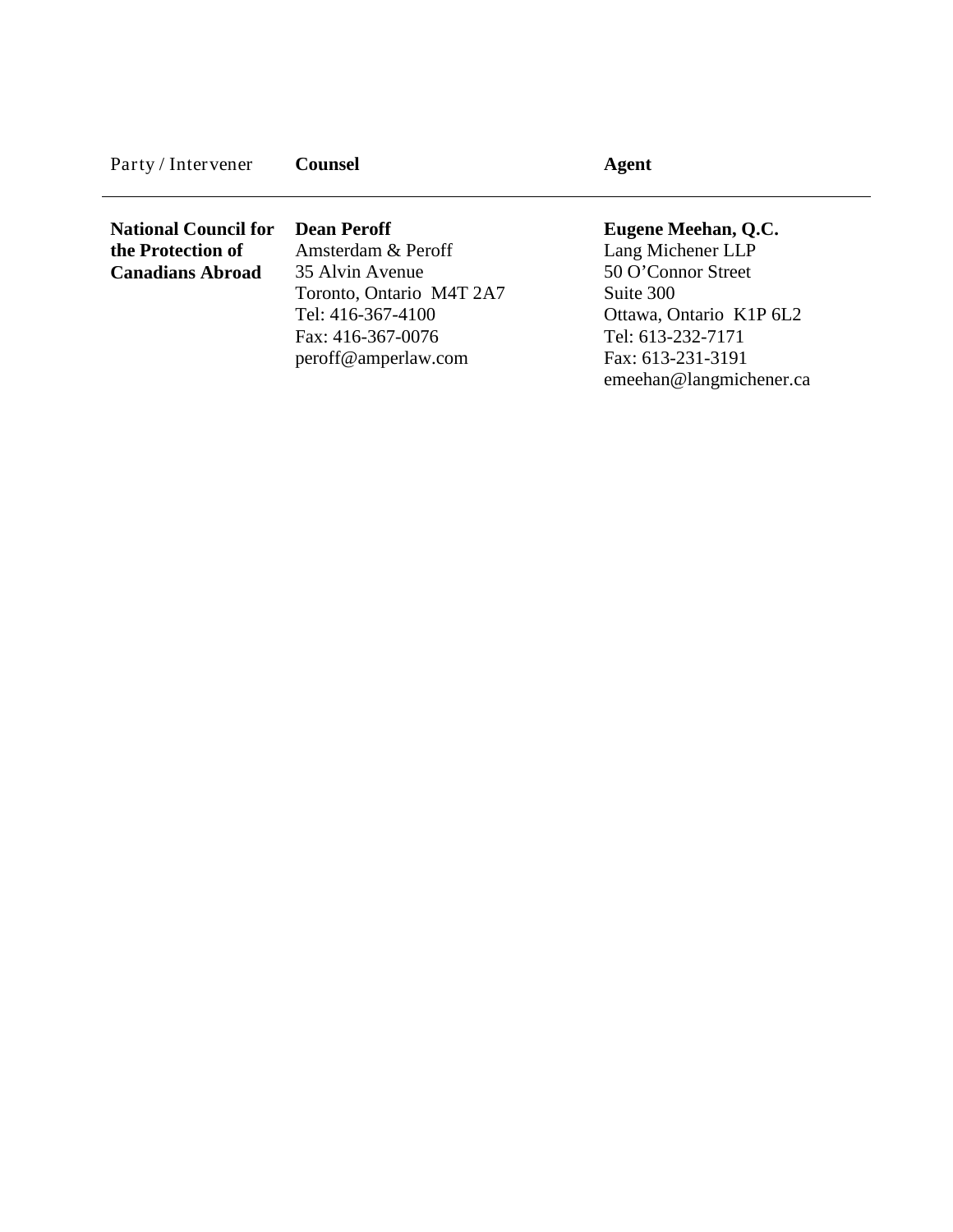# **TABLE OF CONTENTS**

| A.        |                                                                                      | The ongoing decision not to request the respondent's repatriation violates his s. 7 rights 1                                                                          |
|-----------|--------------------------------------------------------------------------------------|-----------------------------------------------------------------------------------------------------------------------------------------------------------------------|
|           | i.                                                                                   |                                                                                                                                                                       |
|           | ii.                                                                                  | Canadian state action is causally connected to the continued deprivation of the                                                                                       |
|           | iii.                                                                                 | The appellants' decision-making process violated the respondent's right to                                                                                            |
|           | iv.                                                                                  |                                                                                                                                                                       |
| <b>B.</b> | The remedy ordered by O'Reilly J. is a just and appropriate one ___________________7 |                                                                                                                                                                       |
|           | i.                                                                                   | The remedy does not inappropriately trench on the Crown prerogative __________7                                                                                       |
|           | ii.                                                                                  | The remedy is responsive to the Charter breach _________________________________9                                                                                     |
|           | iii.                                                                                 | The remedy is not rendered inappropriate because it is not certain to achieve the<br>respondent's repatriation, or because the harm has been mitigated _____________9 |
|           |                                                                                      |                                                                                                                                                                       |
|           |                                                                                      |                                                                                                                                                                       |
|           |                                                                                      |                                                                                                                                                                       |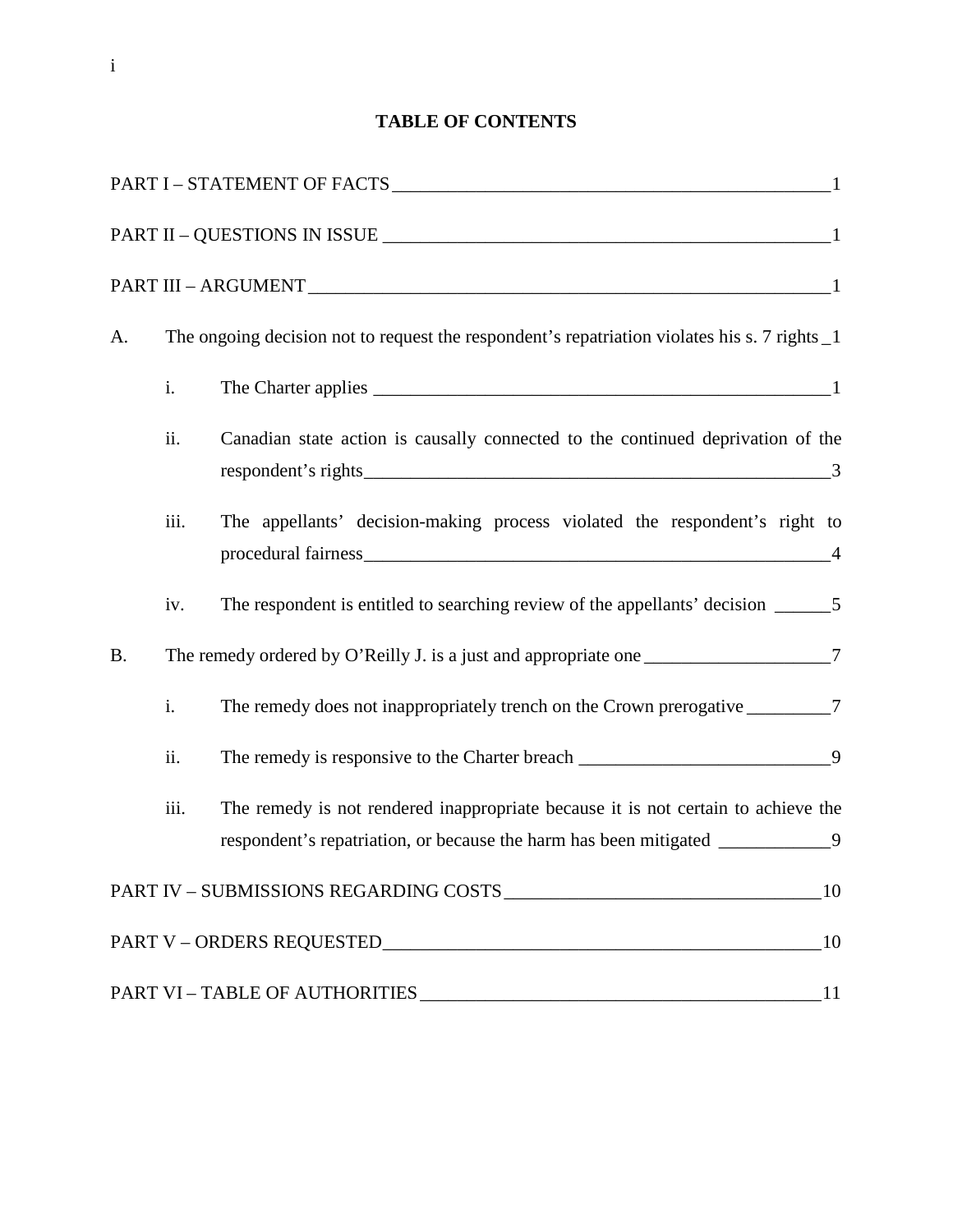## PART I – STATEMENT OF FACTS

1. The Canadian Civil Liberties Association (CCLA) accepts the facts as stated by the Respondent at paragraphs 3 to 56 and 107 to 109.

# PART II – QUESTIONS IN ISSUE

- 2. The CCLA takes the following positions on the issues raised in this appeal:
	- i. **The respondent's s. 7 rights were violated:** The CCLA supports the recognition of a duty to protect – at least in the respondent's extreme and exceptional circumstances if not more broadly – and the finding that the respondent's *Charter*  rights were violated by the appellants' failure to discharge that duty. In addition, the CCLA submits that the respondent's s. 7 rights were breached by Canadian officials' ongoing decision not to request his repatriation, as this decision exhibits both procedural and substantive defects of constitutional significance. The CCLA focuses its arguments below on this latter breach.
	- ii. **The remedy ordered is a just and appropriate one:** The CCLA submits that O'Reilly J.'s Order that the appellants request that the United States return the respondent to Canada as soon as practicable is a just and appropriate remedy both to the breach of the respondent's rights as framed by the responent, and the further s. 7 violation urged by the CCLA.

# PART III – ARGUMENT

# A. **The ongoing decision not to request the respondent's repatriation violates his s. 7 rights**

# *i. The Charter applies*

3. In the CCLA's submission, there are at least two distinct but interrelated instances of Canadian state action vis-à-vis the respondent that trigger the application of the *Charter*. The first, as developed in detail in the respondent's submissions, is the action of Canadian state officials who were complicit in the violation of the respondent's rights under international law at Guantánamo Bay; the second is Canadian state officials' ongoing decision $1$  not to request the respondent's repatriation. The CCLA submits that the *Charter* applies to that decision, notwithstanding that the respondent is detained abroad, or that it is the government of the United States that is directly responsible for the continuing deprivation of his liberty and security of the person.

<span id="page-5-0"></span>

<sup>&</sup>lt;sup>1</sup> Affidavit of April Bedard at paras. 2-3 (Joint Record, Vol. II, pp. 131-132).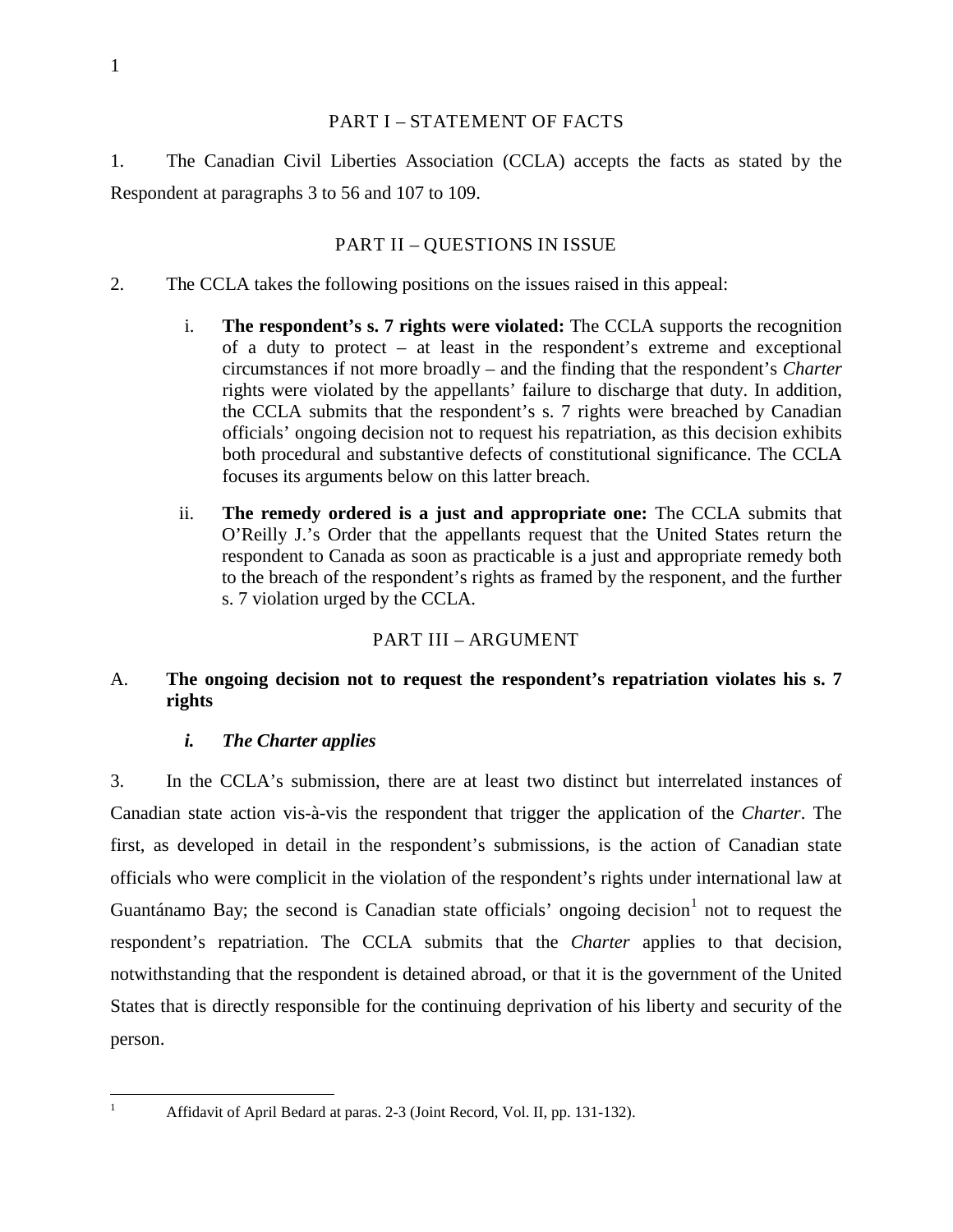4. The decision by Canadian officials not to request the respondent's repatriation was and continues to be made in Canada by Canadian state actors exercising functions in relation to a Canadian citizen that are wholly within the authority of Parliament within the meaning of s. 32. Accordingly, the conduct at issue, which the CCLA argues gave rise to a violation of respondent's *Charter* rights, occurrs in Canada even though the effects of that violation are felt in Guantánamo Bay. $2$  The CCLA submits that to subject such state action to constitutional scrutiny – even where the effects of that action are felt in a foreign jurisdiction – does not result in the extraterritorial application of the *Charter*.

5. To the extent that this appeal engages issues of extraterritoriality, the CCLA submits that their determination must be guided by international law, and in particular international law principles of jurisdiction. [3](#page-6-1) As this Honourable Court recognized in *Hape*, territoriality is not the only legitimate basis for jurisdiction under international law; jurisdiction may also be grounded, *inter alia*, on nationality.<sup>[4](#page-6-2)</sup> Different forms of jurisdiction are also recognized in international law, and can be expected to give rise to different effects on international comity.<sup>[5](#page-6-3)</sup> Moreover, as this Court held in *Hape* and confirmed in *Khadr 2008*, the principle of comity does not offer a rationale for condoning another state's breach of international law, and the deference required by the principle of comity "ends where clear violations of international law and fundamental human rights begin".<sup>[6](#page-6-4)</sup>

6. The CCLA submits that the principles concerning *Charter* jurisdiction and international law articulated in *Hape* and *Khadr 2008*, when applied to the circumstances of the current appeal, provide ample support for the conclusion that the appellants' decision not to request the respondent's repatriation is subject to *Charter* scrutiny. Assuming *arguendo* that a mere request for repatriation of a Canadian citizen constitutes an assertion of extraterritorial jurisdiction on the basis of nationality, it does not contravene the international law principles of sovereign equality, non-intervention and comity, and therefore does not fall outside the scope of s. 32(1). First, a request involves no coercive or prescriptive assertion; to the contrary, it both invites and indeed relies upon the consent of the recipient state. Second, it is now established that the Guantánamo

<span id="page-6-1"></span>

<span id="page-6-2"></span>

<span id="page-6-4"></span><span id="page-6-3"></span>

<span id="page-6-0"></span><sup>&</sup>lt;sup>2</sup> *Cf. Purdy v. Canada (Attorney General)* (2003), 177 C.C.C. (3d) 438 (B.C.C.A.).<br> *R. v. Hape*, [2007] 2 S.C.R. 292 at para. 33.<br> *Ibid.* at paras. 59-61.<br> *Bid.* at paras. 58, 64-65.<br> *Hape, supra* at paras. 51, 52,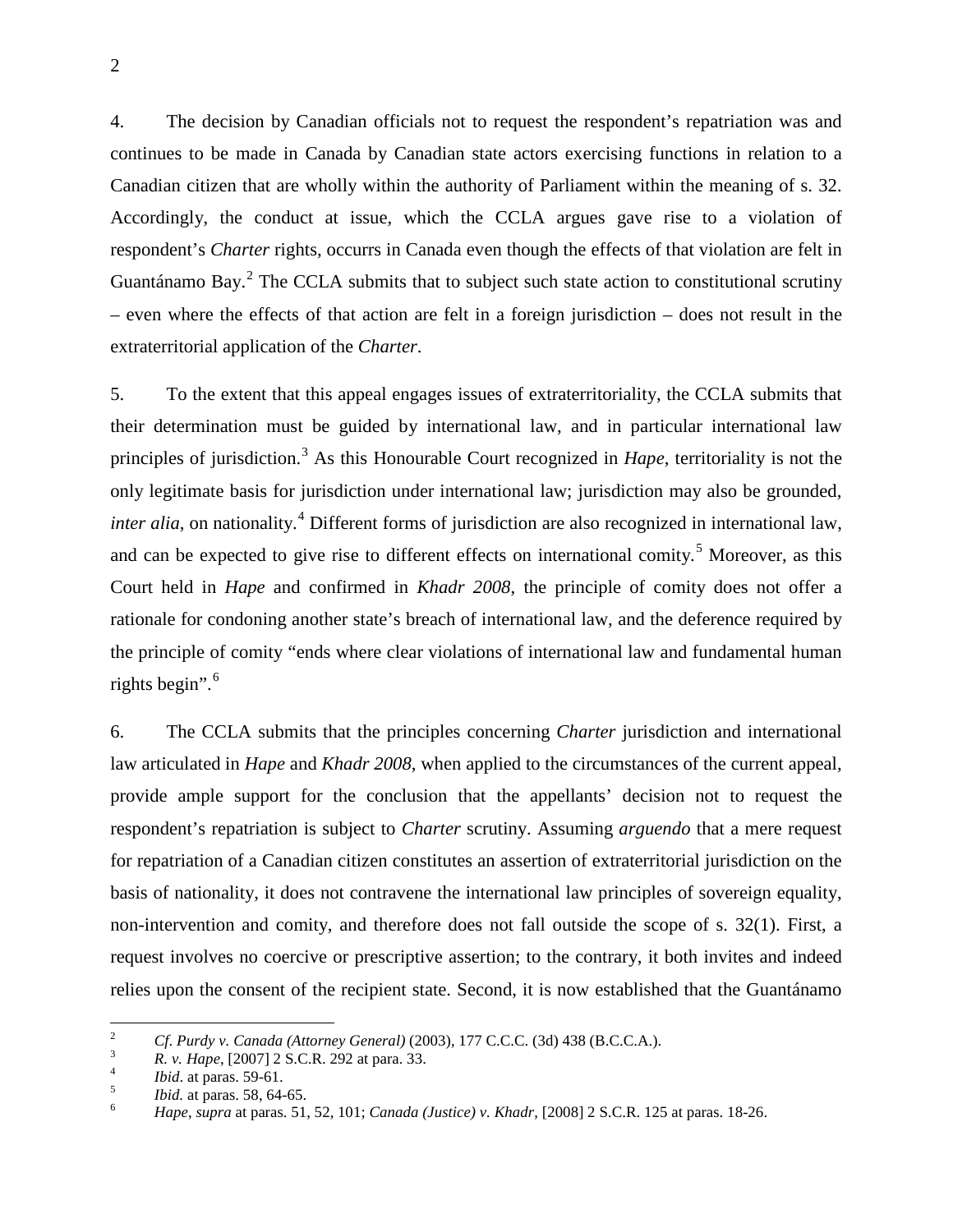Bay detention regime to which the respondent is subject resulted in gross violations of fundamental human rights and international law at the time the appellants ought to have made their decision.<sup>[7](#page-7-0)</sup> Violations of international law continue today.<sup>[8](#page-7-1)</sup>

# *ii. Canadian state action is causally connected to the continued deprivation of the respondent's rights*

7. The CCLA supports the respondent's submission that Canadian state action is causally connected to the continued deprivation of the respondent's rights by virtue of Canada's past complicity in the Guantánamo Bay interrogation process, which has been found to violate international law. The CCLA further submits that Canadian officials' ongoing decision not to request the respondent's repatriation materially increases the likelihood of a continued deprivation of his liberty and security of the person, and that this is an additional basis on which s. 7 is engaged.

8. In *United States of America v. Burns*, [9](#page-7-2) this Court held that the guarantee of fundamental justice applies even to deprivations of life, liberty, or security of the person effected by foreign state actors, so long as there is a sufficient causal connection between our government's actions and the deprivation ultimately effected. In the subsequent case of *Suresh v. Canada (Minister of Citizenship and Immigration*), this Court affirmed that the principle articulated in *Burns* is a "general one" and is not limited in its application to extradition cases. $10$ 

9. For s. 7 to be engaged it is not required that the government's action result directly or invariably in the deprivation of a protected right; rather, it is enough that the government's action materially increases the likelihood that a deprivation will occur or continue. In *Burns*, this Court declined to consider whether the Minister's decision to extradite without assurances independently violated s. 12 of the *Charter*, holding that "the degree of causal remoteness between the extradition order to face trial and the *potential* imposition of capital punishment as *one of many possible outcomes* to this prosecution make this a case more appropriately reviewed under s. 7 than under s.  $12.^{11}$  $12.^{11}$  $12.^{11}$  Section 7 may therefore be engaged even where Canadian state

<span id="page-7-0"></span> <sup>7</sup> *Khadr*, *supra*; *Rasul v. Bush*, 542 U.S. 466 (2004); *Hamdan v. Rumsfeld*, 126 S.Ct. 2749 (2006); *Boumediene v.* Bush, 128 S.Ct. 2229 (2008).<br>
<sup>8</sup> Respondent's Factum, paras. 107-110.<br>
<sup>9</sup> [2001] 1 S.C.R. 283.<br>
<sup>10</sup> [2002] 1 S.C.R. 3 at para. 54.<br> *Burns*, *supra* at para. 57. [Emphasis added.]

<span id="page-7-1"></span>

<span id="page-7-2"></span>

<span id="page-7-3"></span>

<span id="page-7-4"></span>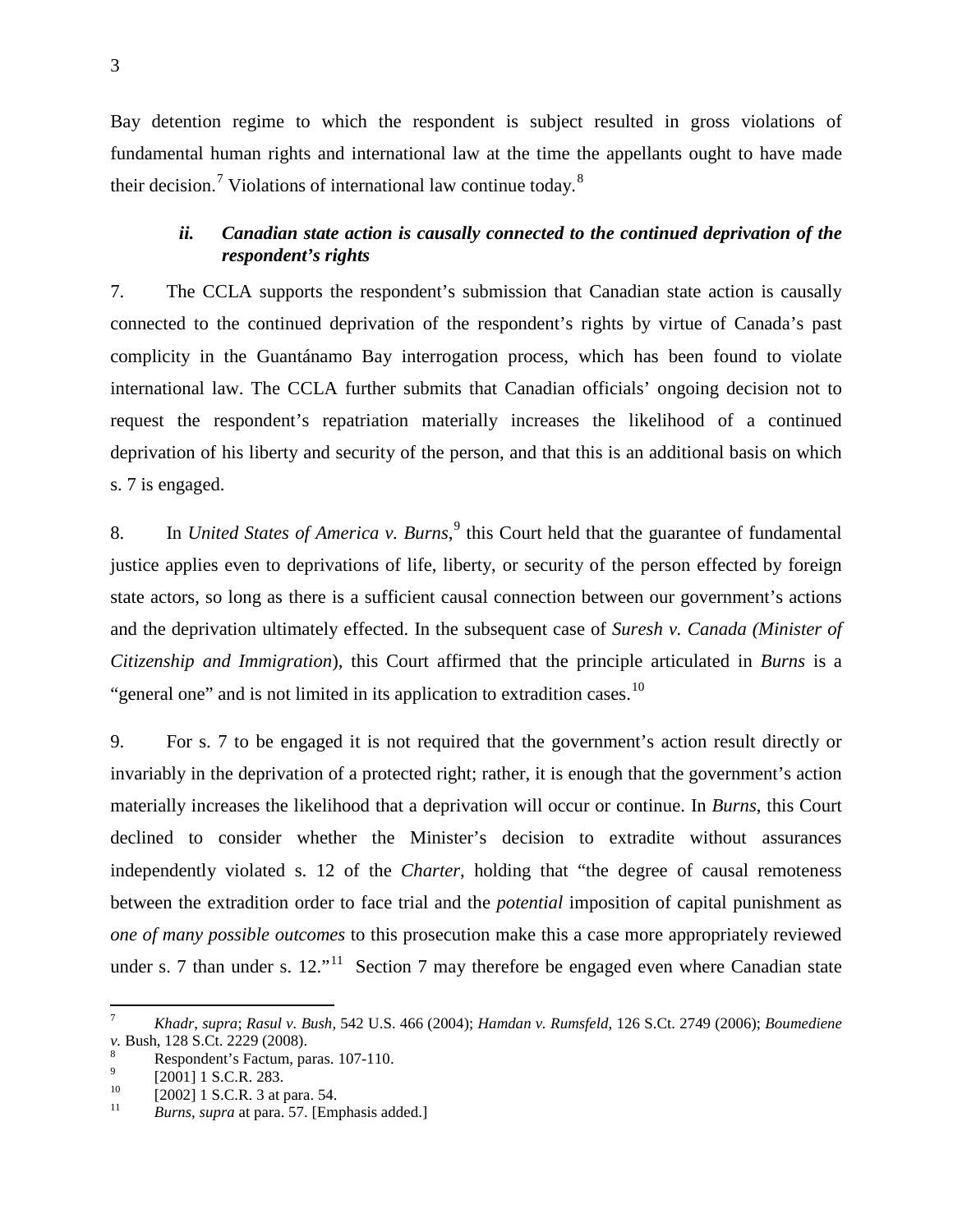action is not alone sufficient for the deprivation to be effected.

10. The CCLA submits that s. 7 can also be engaged where Canadian state action is not strictly necessary for the deprivation to be effected. In *Suresh*, this Court held that the guarantee of fundamental justice applies "[*a*]*t least* where Canada's participation is a necessary precondition for the deprivation"<sup>[12](#page-8-0)</sup> of s. 7 rights by foreign state actors, thus specifically not foreclosing the possibility that s. 7 could be engaged where Canadian state action contributed, but might not be a necessary precondition, to the deprivation. The CCLA submits that the requisite causal connection is established where, *inter alia*, Canadian state action materially increases the likelihood that a deprivation will occur and/or continue.

11. On the facts before this Court and accepted by the courts below – including that the U.S. government has undertaken efforts to have the Government of Canada accept the respondent's repatriation to face trial here, and that governments of other Western democracies have already requested and secured the repatriation of their citizens and permanent residents from Guantánamo  $Bay<sup>13</sup>$  $Bay<sup>13</sup>$  $Bay<sup>13</sup>$  – the CCLA submits it is clear that Canada's refusal to request the respondent's repatriation significantly and materially increases the likelihood that the respondent's rights to liberty and security of the person will continue to be infringed.

## *iii. The appellants' decision-making process violated the respondent's right to procedural fairness*

12. Section 7 guarantees against deprivations of life, liberty, or security of the person except in accordance with principles of fundamental justice. Those principles have repeatedly been found to incorporate procedural protections at least as robust as those that exist at common law. The procedures required to meet the demands of fundamental justice vary with the context of the proceedings and the nature of the interests at stake.<sup>[14](#page-8-2)</sup>

13. The CCLA submits that in the circumstances of this case, the principles of fundamental justice impose a number of obligations on the appellants in the conduct of their ongoing decision-

<span id="page-8-1"></span>

<span id="page-8-0"></span><sup>&</sup>lt;sup>12</sup> *Suresh, supra* at para. 54. [Emphasis added.]<br><sup>13</sup> Affidavit of Lt. Cdr. William Kuebler at paras. 51-52 (Joint Record, Vol. II, p. 145); *Repatration of Omar Khadr to be Tried Under Canadian Law*, Exhibit NN to Affidavit of Lt. Cdr. William Kuebler (Joint Record, Vol. III, pp. 403-421). <sup>14</sup> *Charkaoui v. Canada (Citizenship and Immigration)*, [2007] 1 S.C.R. 350 at para. 20; *Suresh*, *supra* at paras.

<span id="page-8-2"></span><sup>113-120.</sup> See also *Singh v. Minister of Employment and Immigration*, [\[1985\] 1 S.C.R. 177,](http://www.lexisnexis.com/ca/legal/search/runRemoteLink.do?service=citation&langcountry=CA&risb=21_T7452142001&A=0.23424763921704594&linkInfo=F%23CA%23SCR%23year%251985%25page%25177%25vol%251%25sel2%251%25sel1%251985%25&bct=A) at pp. 212-13;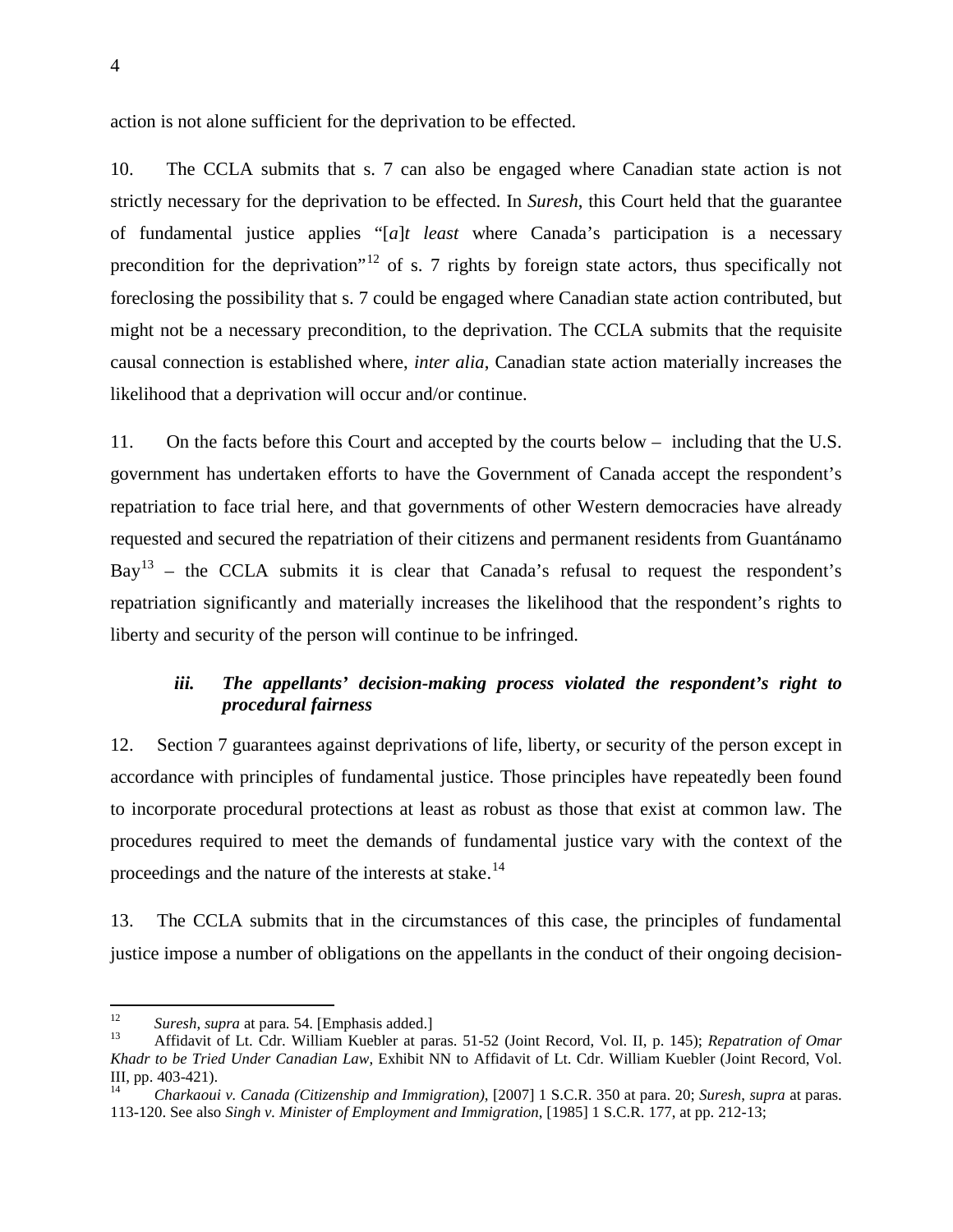making process, including that they:

- a. obtain and consider all relevant information, including with respect to Canada's participation in the Guantánamo Bay interrogation process;
- b. provide the respondent with notice, disclose the information to be considered, and afford an opportunity to make submissions;
- c. accord the appropriate weight to all the applicable factors, including the requirements of international law and the failure of the Guantánamo Bay detention regime to comply with those requirements;
- d. issue a decision without undue delay; and
- e. provide reasons for that decision sufficient to enable the respondent and any reviewing court to understand the basis on which it was reached, and to determine whether a future change in circumstances may appropriately ground a request for reconsideration.

14. The CCLA submits that there is nothing in the record before this Honourable Court that would demonstrate that the appellants complied with any of these requirements. To the contrary, and with specific reference to points (a) and (c) above, the CCLA respectfully submits that the position taken by the appellants throughout these proceedings demonstrates that the appellants continue to minimize both the complicity of Canadian officials in the Guantanamo Bay interrogation process and the continued unlawfulness of the detention regime to which the respondent is subject.

#### *iv. The respondent is entitled to searching review of the appellants' decision*

[15](#page-9-0). The CCLA submits, contrary to the position advanced by the appellants,<sup>15</sup> that in the particular circumstances of this case, correctness is the appropriate standard of review in relation to both the procedural and substantive aspects of the appellants' ongoing decision not to request the respondent's repatriation.

16. With respect to the decision-making process, the CCLA submits that the question of what common law procedural fairness requires in a given case, and whether those requirements have been met, are questions of law.<sup>[16](#page-9-1)</sup> Therefore, what procedural measures are required by the principles of fundamental justice, and whether they have been implemented in this case, are also questions of law in respect of which no deference is owed.

<span id="page-9-1"></span><span id="page-9-0"></span><sup>&</sup>lt;sup>15</sup> Appellants' Factum at para. 42.<br><sup>16</sup> *Canadian Union of Public Employees (C.U.P.E.) v. Ontario (Minister of Labour)*, [2003] 1 S.C.R. 539 at para. 5 (*per* Bastarache J. in dissent, but concurring on this point), 100-103 (*per* Binnie J. for the majority).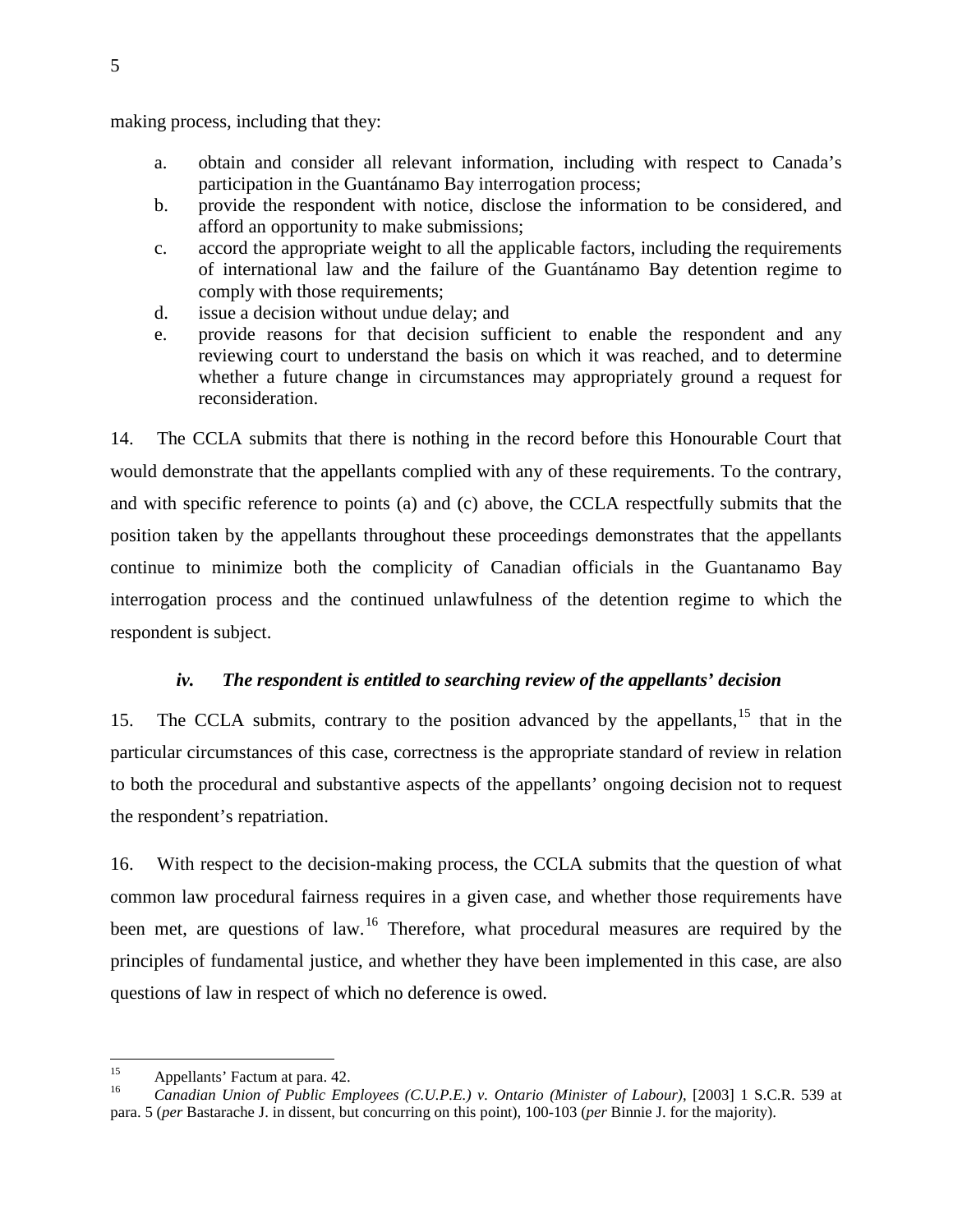17. With respect to the substance of the decision, the CCLA disputes the appellants' assertion that reasonableness is the appropriate standard of review of all executive decisions, and in particular, the ministerial decision at issue here.[17](#page-10-0) The ministerial decision in *Lake*, the case relied upon by the appellants, engaged only the regular factors concerning extradition, as articulated in *Cotroni*. There, this Court affirmed the customary deference to the Minister in matters relating to Canada's treaty obligations and international interests, based on its recognition of the Minister's superior expertise in these areas. This Court thus concluded that in the usual extradition context, the proper assessment of ss. 6 and 7 interests involves "primarily fact-based balancing tests" of a largely political nature, such that reasonableness was the appropriate standard of review.<sup>[18](#page-10-1)</sup>

18. The CCLA submits, as found by the majority below, that the extraordinary circumstances of the respondent's case open up a different dimension, which removes it from the political realm in which extradition decision are usually made, and places it squarely within the purview of the judiciary. The case at bar can be usefully analogized to *Burns*, in which this Court considered whether s. 7 requires the Minister, before ordering surrender, to seek assurances that the death penalty will not be imposed, and concluded that such assurances are required in all but the most exceptional cases. This Court noted that the customary deference to the Minister's extradition decisions is rooted in the recognition of Canada's strong interest in international law enforcement activities and resulting international obligations, but nevertheless held that "the availability of the death penalty, like death itself, opens up a different dimension", and placed the Minister's decision within "an area of human experience that falls squarely within 'the inherent domain of the judiciary as guardian of the justice system'".[19](#page-10-2) The CCLA submits that here, as in *Burns*, the appropriate standard of review is one of correctness.

19. In *Burns*, this Court affirmed the "balancing process" developed in previous extradition cases, but held that where the "practical and philosophic difficulties associated with the death penalty" are engaged, assurances will almost always be constitutionally required.<sup>[20](#page-10-3)</sup> In effect, the potential imposition of the death penalty tips the balance and thus controls the outcome of the Minister's decision whether to seek assurances. The CCLA submits that actual violations of *jus* 

<span id="page-10-0"></span><sup>17</sup> Appellants' Factum at paras. 42, 87 and<br>
18 *Lake v. Canada (Minister of Justice)*, [2008] 1 S.C.R. 761 at paras. 28-30, 34-41.

<span id="page-10-3"></span><span id="page-10-2"></span><span id="page-10-1"></span><sup>19</sup> *Burns*, *supra* at paras. 37-38; see also *Lake*, *supra* at para. 33. <sup>20</sup> *Burns*, *ibid*. at para. 65.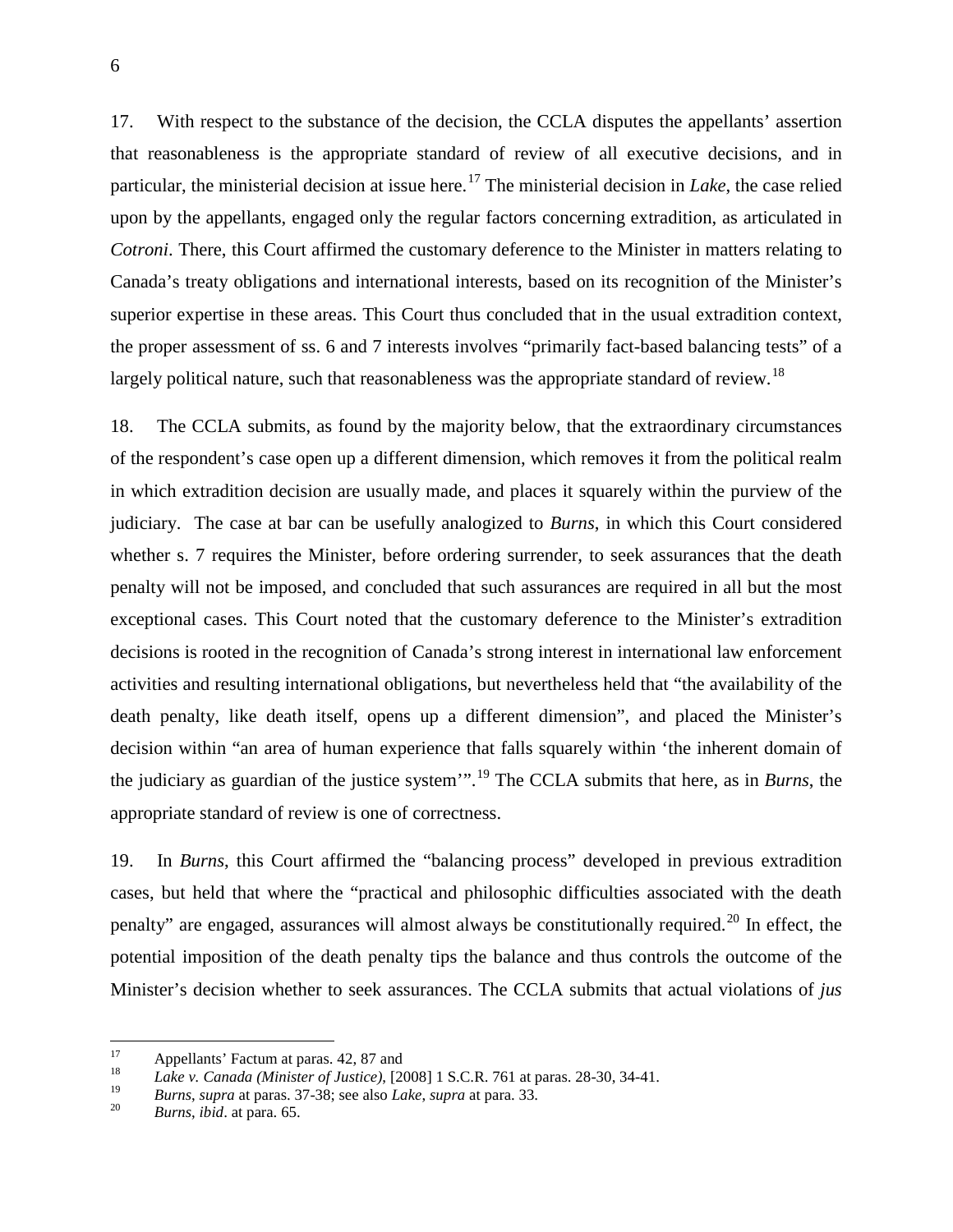*cogens* and fundamental human rights norms, as exist in the case at bar, give rise to practical and philosophic difficulties of at least equal significance and urgency, which are similarly dispositive of the question whether to request the respondent's repatriation.

20. In the alternative, the CCLA submits that if the substance of the appellants' decision falls to be reviewed on the standard of reasonableness, the decision nevertheless cannot withstand scrutiny and is unreasonable.

#### **B. The remedy ordered by O'Reilly J. is a just and appropriate one**

21. The CCLA supports the respondent's position that the Order of O'Reilly J. requiring that the appellants request the respondent's return to Canada as soon as practicable is a just and appropriate response to the past and ongoing violations of the respondent's rights, whether those violations are characterized as arising from the appellants' failure to discharge the duty to protect, or, as the CCLA has additionally submitted, as arising from their failure to exercise their discretion to request the respondent's repatriation in accordance with the principles of fundamental justice.

### *i. The remedy does not inappropriately trench on the Crown prerogative*

22. The Crown prerogative is "the residue of discretionary or arbitrary authority, which at any given time is left in the hands of the Crown".<sup>[21](#page-11-0)</sup> Acts of Parliament may limit or displace the Crown prerogative; once the prerogative is displaced, the government may no longer act under the prerogative but must act in accordance with the conditions imposed by statute.<sup>[22](#page-11-1)</sup> It is well established that exercises of Crown prerogative are subject to judicial review for compliance with the *Charter*, and the courts have a responsibility to decide claims that the exercise of a prerogative power violates a person's *Charter* rights.<sup>[23](#page-11-2)</sup> In the event that a *Charter* breach is found, the courts also have a responsibility to grant a just and appropriate remedy.<sup>[24](#page-11-3)</sup>

23. The CCLA submits that the exercise of the Crown prerogative in the conduct of foreign affairs is constrained or at the very least structured by the *Department of Foreign Affairs and* 

<span id="page-11-0"></span><sup>&</sup>lt;sup>21</sup> Dicey, *Introduction to the Study of the Law of the Constitution*,  $10^{th}$  ed. (London: Macmillan, 1959) at p. 424, cited in *Black v. Canada (Prime Minister)* (2001), 54 O.R. (3d) 214 (C.A.) at para. 25.<br><sup>22</sup> *Black, supra at para. 27.*<br>*23 Operation Dismantle Inc. v. Canada,* [1985] 1 S.C.R. 441 at paras. 3, 28, 38 (*per Dickson CJ fo* 

<span id="page-11-1"></span>

<span id="page-11-3"></span><span id="page-11-2"></span>majority), 64, 67 (*per* Wilson J.); *Black*, *supra* at para. 46.<br><sup>24</sup> *Doucet-Boudreau v. Nova Scotia (Minister of Education)*, [2003] 3 S.C.R. 3 at paras. 36, 55-59.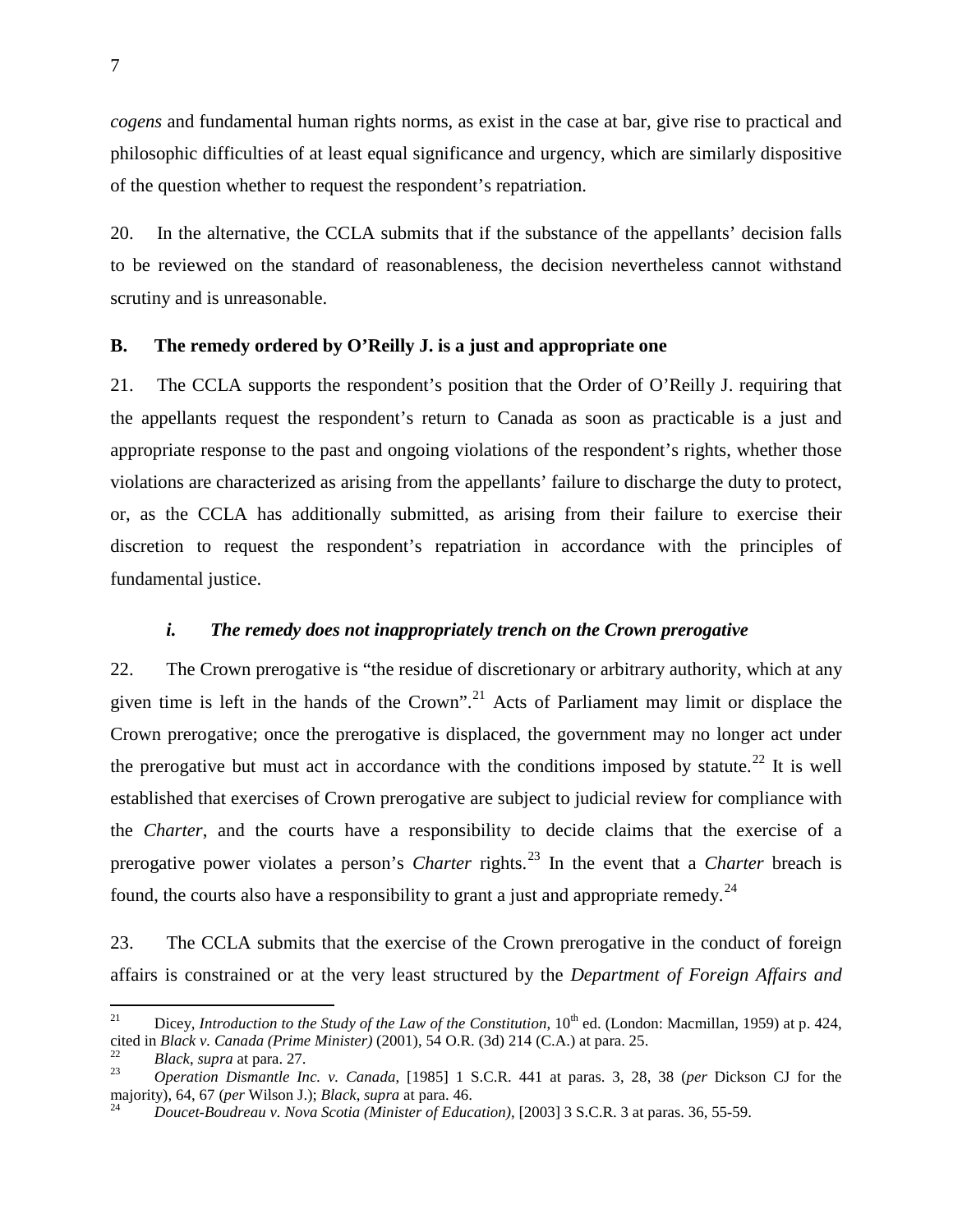*International Trade Act (DFAIT Act)*,<sup>[25](#page-12-0)</sup> s.10(2) of which directs that in exercising his powers and carrying out his duties and functions, "the Minister shall (j) foster the development of international law and its application in Canada's external relations". The CCLA submits that the Government of Canada is obligated to conduct external relations in a manner that fosters the application of international law, including the *Geneva Conventions*, the *Convention on the Rights of the Child*, the *International Covenant on Civil and Political Rights*, and the *Convention Against Torture*.

24. Insofar as the *DFAIT Act* has not fully occupied the ground of foreign relations such that the ongoing decision not to request the respondent's repatriation remains an exercise of Crown prerogative, the CCLA submits that the remedy does not exceed the proper role of the courts as guardians of the Constitution. The remedy ordered by O'Reilly J. and upheld by the Federal Court of Appeal is simply that the government make a particular representation to a foreign state. The CCLA submits that this remedy is neither novel nor extraordinary, and meaningfully vindicates the respondent's rights while respecting the different powers and functions of the judiciary and the executive.

25. In *Burns*, [26](#page-12-1) as noted above, this Honourable Court held that where persons sought for extradition from Canada faced the possibility of capital punishment on conviction, a matter "bound up with basic constitutional values" and which raised issues of "fundamental importance to Canadian society", the state had an obligation to make representations to the requesting state seeking assurances that the death penalty would not be imposed or executed.<sup>[27](#page-12-2)</sup> The CCLA submits that the remedy ordered in this case goes no further. $^{28}$  $^{28}$  $^{28}$ 

26. Thus, contrary to the appellants' submission,  $29$  the CCLA contends that the remedy is

<span id="page-12-2"></span>

<span id="page-12-1"></span><span id="page-12-0"></span><sup>25</sup> R.S. 1985, c. E-22.<br> *Burns*, *supra* at para. 35.<br>
<sup>27</sup> The recent decision in *Smith v. Canada (Attorney General) (2009)*, 307 D.L.R. (4<sup>th)</sup> 395 (F.C.), though not made on *Charter* grounds, is also instructive. There, the court found that the government's decision to withdraw diplomatic support for the applicant's claim to clemency in the State of Montana was made in breach of the duty of procedural fairness and was therefore unlawful and invalid, and ordered that the government take "all reasonable steps" to support the applicant's case for clemency.

<span id="page-12-3"></span><sup>28</sup> Indeed, the remedy in this case goes somewhat less far than that ordered in *Burns*, where this Honourable Court found that, the persons facing a potential deprivation of their s. 7 rights being necessarily within Canada's territorial jurisdiction, the government had the further obligation of refusing to accede to an extradition request unless it received an affirmative response to its request for assurances.

<span id="page-12-4"></span>Appellants' Factum, para. 113.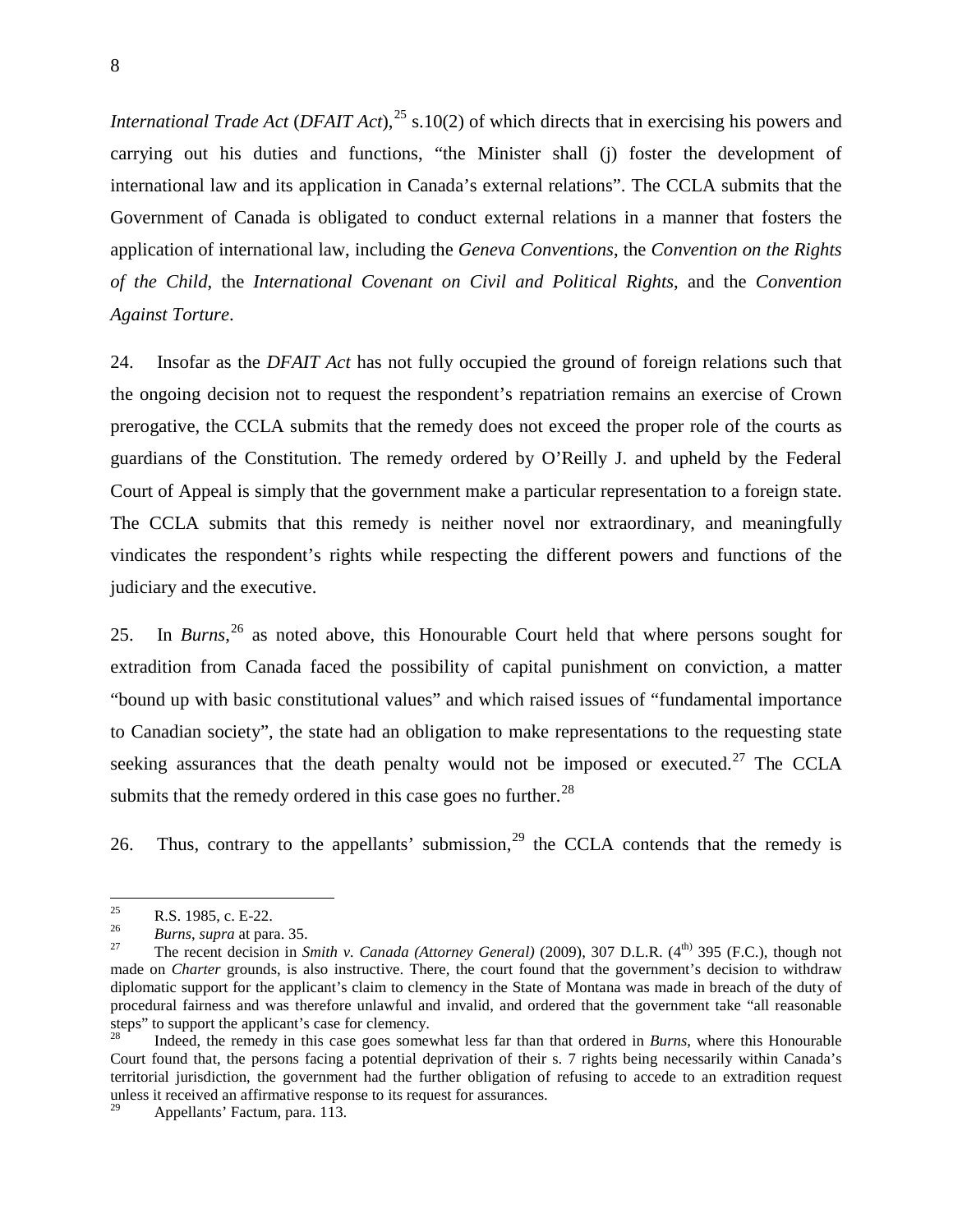entirely consistent with the approach this Honourable Court has taken to matters of extradition, namely that otherwise broad ministerial discretion whether to make a representation to a foreign state is constrained by the existence of an extraordinary factor, such as the possibility of capital punishment or the fact of a violation of international law. Where such a factor is found to exist, it may control the outcome of the decision and require that a particular representation be made.

27. The appellants note that as a matter of international law, decisions regarding diplomatic protection fall within the exclusive preserve of the executive and are not subject to judicial review.<sup>[30](#page-13-0)</sup> The CCLA submits that while such unfettered executive discretion may exist under international law, Canadian constitutional law imposes certain obligations where, as in this case, decisions regarding diplomatic protection engage an individual's *Charter* rights. Under Canadian municipal law, the prerogative concerning diplomatic protection, like any discretion, must be exercised within the bounds set by the *Charter*. [31](#page-13-1)

#### *ii. The remedy is responsive to the Charter breach*

28. The CCLA submits that if the breach is as it characterizes it, namely that the government's ongoing decision to refuse to request the respondent's repatriation – which materially increased the likelihood of the continued violation of his s. 7 rights – was neither substantively correct nor reached in a manner consistent with procedural fairness, then the remedy that the appellants be ordered to request his repatriation is perfectly tailored to the breach. It meaningfully vindicates the respondent's *Charter* rights and seeks to end the continuing violation of those rights, in a manner that could not be achieved through other, less intrusive remedies.

## *iii. The remedy is not rendered inappropriate because it is not certain to achieve the respondent's repatriation, or because the harm has been mitigated*

29. The CCLA does not dispute that, as the appellants submit, the US government's response to a request for repatriation may be a refusal or acquiescence with conditions attached. It may be that the question of what to do in the face of such an answer is a matter exclusively within the purview of the executive. The CCLA does not take a position on that issue, but will submit that it does not fall to be determined here. The question to be determined in this appeal is not whether the US government will permit the respondent to return to Canada, but rather whether the

<span id="page-13-1"></span>

<span id="page-13-0"></span><sup>30</sup> Appellants' Factum at para. 67 (relying on *Barcelona Traction*). <sup>31</sup> *Slaight Communications Inc. v. Davidson*, [1989] 1 S.C.R. 1038 at 1078.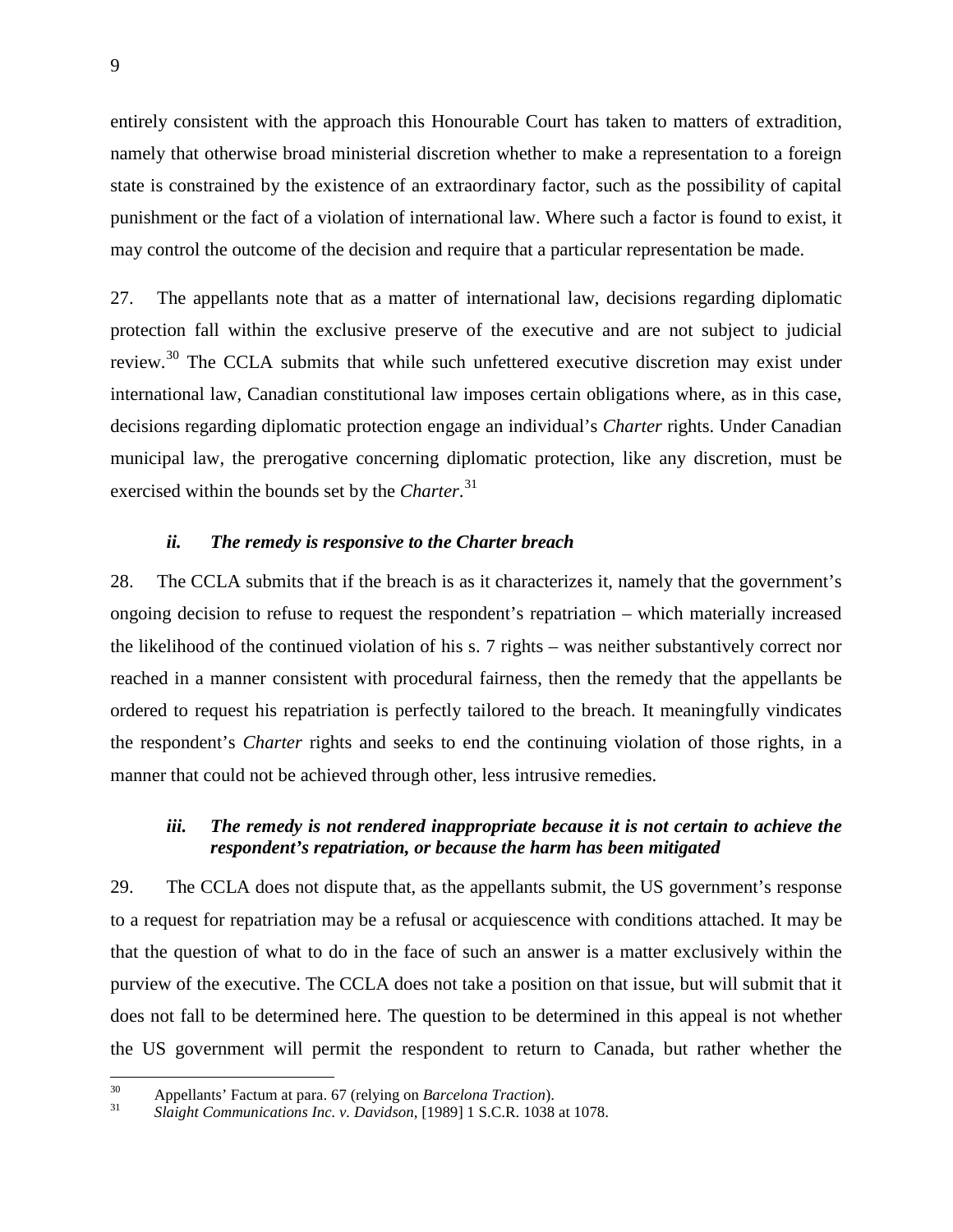appellants are required under Canadian law to take certain minimal steps to materially reduce the likelihood of a continuation of the deprivation of the respondent's rights to liberty and security of the person.

30. The Appellants submit that the remedy granted is inappropriate because, among other things, it fails to take into account changes in the respondent's circumstances between 2004 and  $2009$ .<sup>[32](#page-14-0)</sup> The CCLA submits, to the contrary, that any remedy that allowed the appellants to take into account the partial and belated mitigation of the worst of the deprivations suffered by the respondent would permit the government to benefit from its lengthy and entirely unwarranted delay in making a decision whether to request the respondent's repatriation in accordance with the principles of fundamental justice, and thus undermine its *Charter* obligations. The CCLA therefore submits that the potential alternative remedy to the breach it contends has occurred – namely an order that the appellants reconsider their decision in accordance with procedural fairness and in light of all currently available information, including evidence of steps taken by the US government to ensure that treatment of Guantánamo Bay detainees conforms to international law – would be unjust and inappropriate in the circumstances.

# PART IV – SUBMISSIONS REGARDING COSTS

31. The CCLA seeks no costs and asks that no costs be ordered against it.

# PART V – ORDERS REQUESTED

32. The CCLA requests permission to present oral argument, and asks that this appeal be decided in accordance with the submissions set out herein.

ALL OF WHICH is respectfully submitted at Toronto, Ontario, this 20<sup>th</sup> day of October, 2009.

Marlys Edwardh Adriel Weaver Jessica Orkin

\_\_\_\_\_\_\_\_\_\_\_\_\_\_\_\_\_\_\_ \_\_\_\_\_\_\_\_\_\_\_\_\_\_\_\_\_\_\_ \_\_\_\_\_\_\_\_\_\_\_\_\_\_\_\_\_\_\_

Counsel for the Intervener, the Canadian Civil Liberties Association

<span id="page-14-0"></span> <sup>32</sup> Appellants' Factum at para. 117.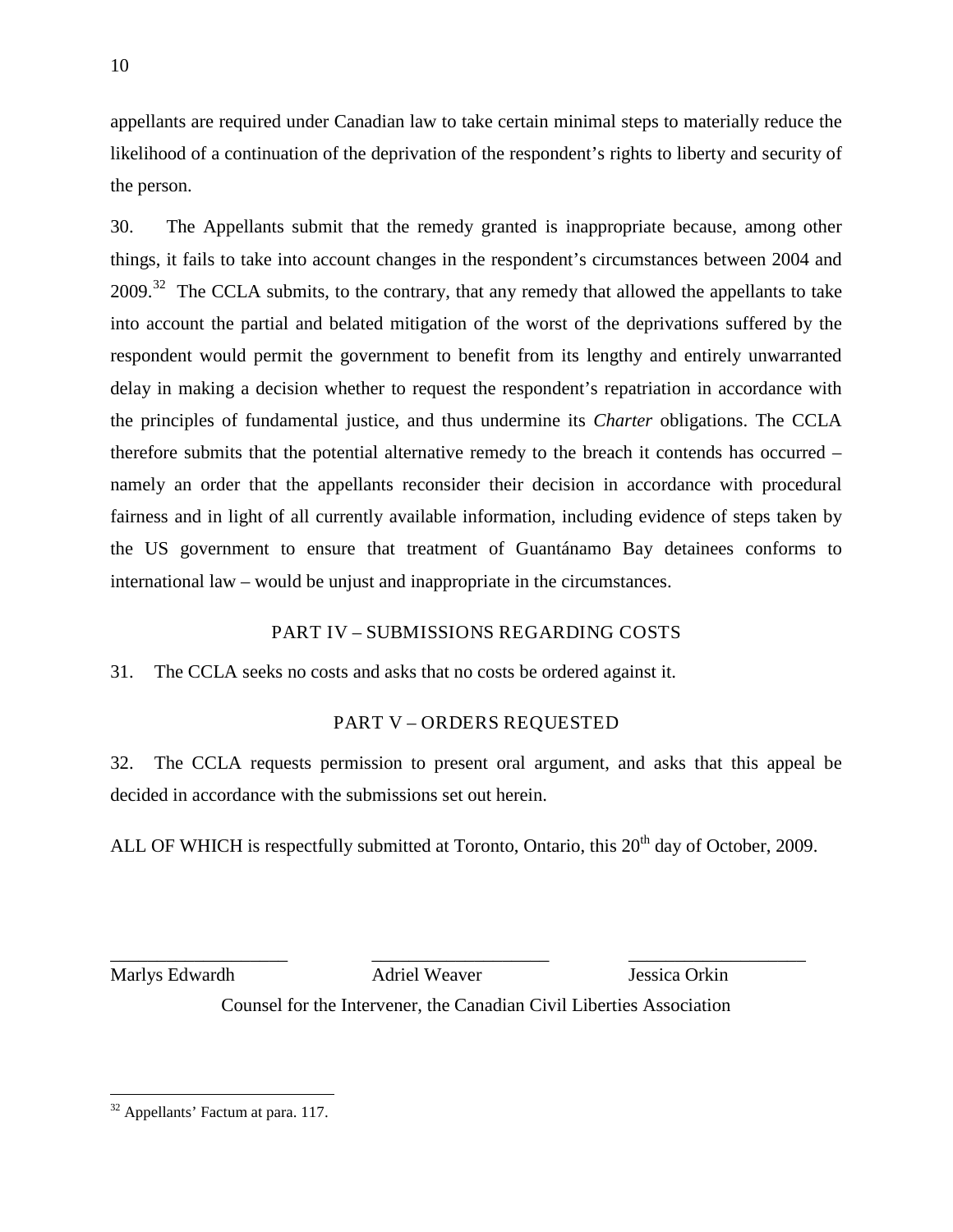# PART VI – TABLE OF AUTHORITIES

| <b>Authority</b>                                                                                      | Cited at para.   | Tab          |
|-------------------------------------------------------------------------------------------------------|------------------|--------------|
| Black v. Canada (Prime Minister) (2001), 54 O.R. (3d) 214                                             | 22,              | Resp. 9      |
| Boumediene v. Bush, 128 S. Ct. 2229 (2008)                                                            | 6                | Resp. 10     |
| Canada (Justice) v. Khadr, [2008] 2 S.C.R. 125                                                        | 5                | Resp. 12     |
| Canadian Union of Public Employees (C.U.P.E.) v. Ontario<br>(Minister of Labour), [2003] 1 S.C.R. 539 | 16               | App. 21      |
| Charkaoui v. Canada (Minister of Citizenship and Immigration),<br>$[2007]$ 1 S.C.R. 350               | 13               | Resp. 15     |
| Doucet-Boudreau v. Nova Scotia (Minister of Education), [2003]<br>3 S.C.R. 3                          | 22               | Resp. 18     |
| Hamdan v. Rumsfeld, 126 S. Ct. 2749 (2006)                                                            | 6                | Resp. 24     |
| Lake v. Canada (Minister of Justice), [2008] 1 S.C.R. 761                                             | 17               | App. 39      |
| Operation Dismantle Inc. v. Canada, [1985] 1 S.C.R. 441                                               | 22               | App. 44      |
| Purdy v. Canada (Attorney General) (2003), 177 C.C.C. (3d) 438<br>(B.C.C.A.)                          | $\overline{4}$   | <b>CCLA1</b> |
| Rasul v. Bush, 542 U.S. 466 (2004)                                                                    | 6                | Resp. 48     |
| R. v. Hape, [2007] 2 S.C.R. 292                                                                       | 5, 11, 12        | Resp. 40     |
| Slaight Communications Inc. v. Davidson, [1989] 1 S.C.R. 1038                                         | 27               | App. 67      |
| Smith v. Canada (Attorney General) (2009), 307 D.L.R. (4 <sup>th)</sup> 395<br>(F.C.)                 | 25               | Resp. 51     |
| Suresh v. Canada (Citizenship and Immigration), [2002] 1 S.C.R.<br>3                                  | 8,9              | Resp. 52     |
| United States of America v. Burns, [2001] 1 S.C.R. 283                                                | 8, 9, 18, 19, 25 | Resp. 54     |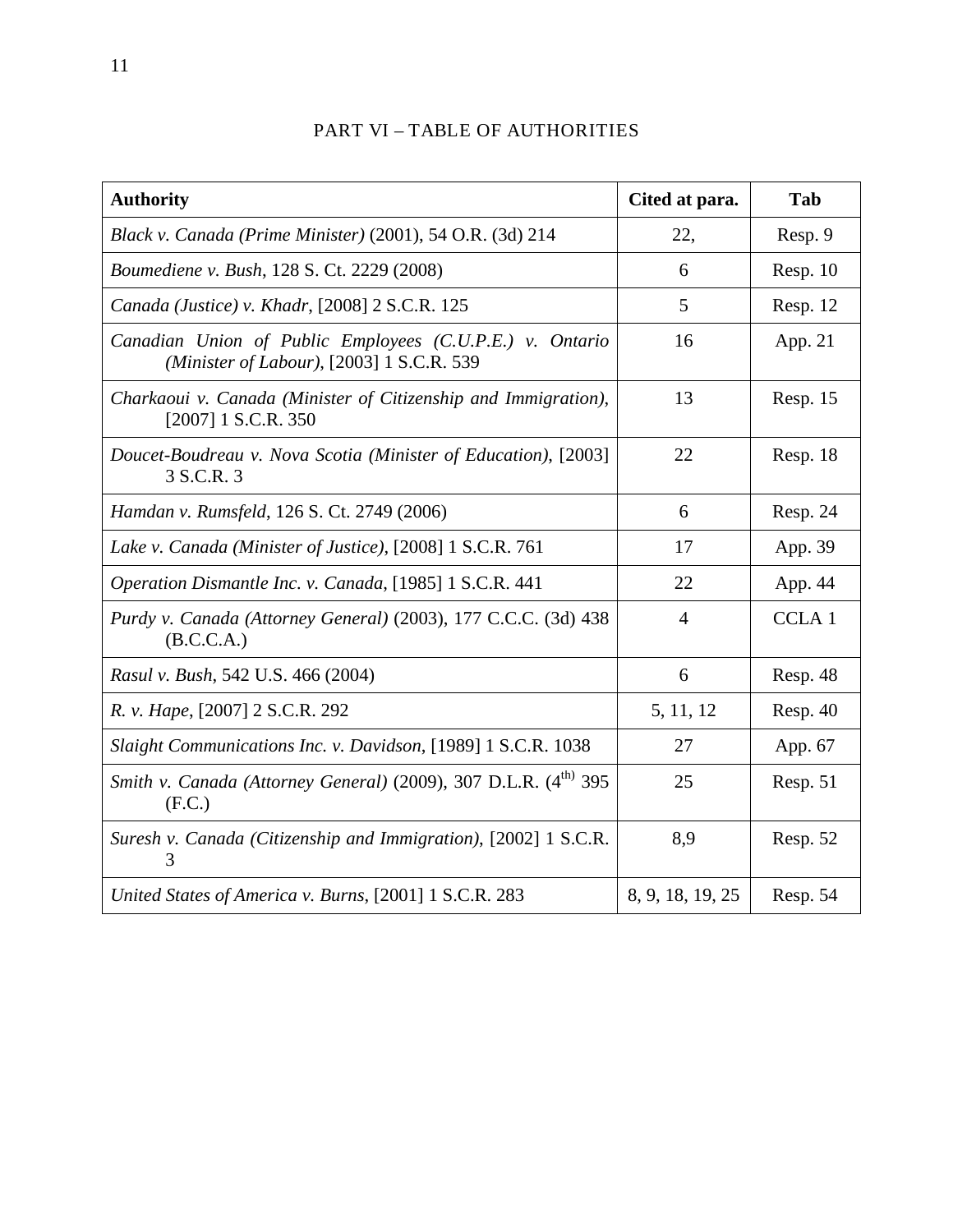#### **PART VII – STATUTES AND REGULATIONS**

#### *Department of Foreign Affairs and International Trade Act*, R.S.C. 1985, c. E-22, s. 10;

**10.** (1) The powers, duties and functions of the Minister extend to and include all matters over which Parliament has jurisdiction, not by law assigned to any other department, board or agency of the Government of Canada, relating to the conduct of the external affairs of Canada, including international trade and commerce and international development.

(2) In exercising his powers and carrying out his duties and functions under this Act, the Minister shall

(*a*) conduct all diplomatic and consular relations on behalf of Canada;

(*b*) conduct all official communication between the Government of Canada and the government of any other country and between the Government of Canada and any international organization;

(*c*) conduct and manage international negotiations as they relate to Canada;

(*d*) coordinate Canada's international economic relations;

(*e*) foster the expansion of Canada's international trade and commerce;

(*f*) have the control and supervision of the Canadian International Development Agency;

(*g*) coordinate the direction given by the Government of Canada to the heads of Canada's diplomatic and consular missions;

(*h*) have the management of Canada's diplomatic and consular missions;

(*i*) administer the foreign service of

**10.** (1) Les pouvoirs et fonctions du ministre s'étendent d'une façon générale à tous les domaines de compétence du Parlement non attribués de droit à d'autres ministères ou organismes fédéraux et liés à la conduite des affaires extérieures du Canada, notamment en matière de commerce international et de développement international.

(2) Dans le cadre des pouvoirs et fonctions que lui confère la présente loi, le ministre :

*a*) dirige les relations diplomatiques et consulaires du Canada;

*b*) est chargé des communications officielles entre le gouvernement du Canada, d'une part, et les gouvernements étrangers ou les organisations internationales, d'autre part;

*c*) mène les négociations internationales auxquelles le Canada participe;

*d*) coordonne les relations économiques internationales du Canada;

*e*) stimule le commerce international du Canada;

*f*) a la tutelle de l'Agence canadienne de développement international;

*g*) coordonne les orientations données par le gouvernement du Canada aux chefs des missions diplomatiques et consulaires du Canada;

*h*) assure la gestion des missions diplomatiques et consulaires du Canada;

*i*) assure la gestion du service extérieur;